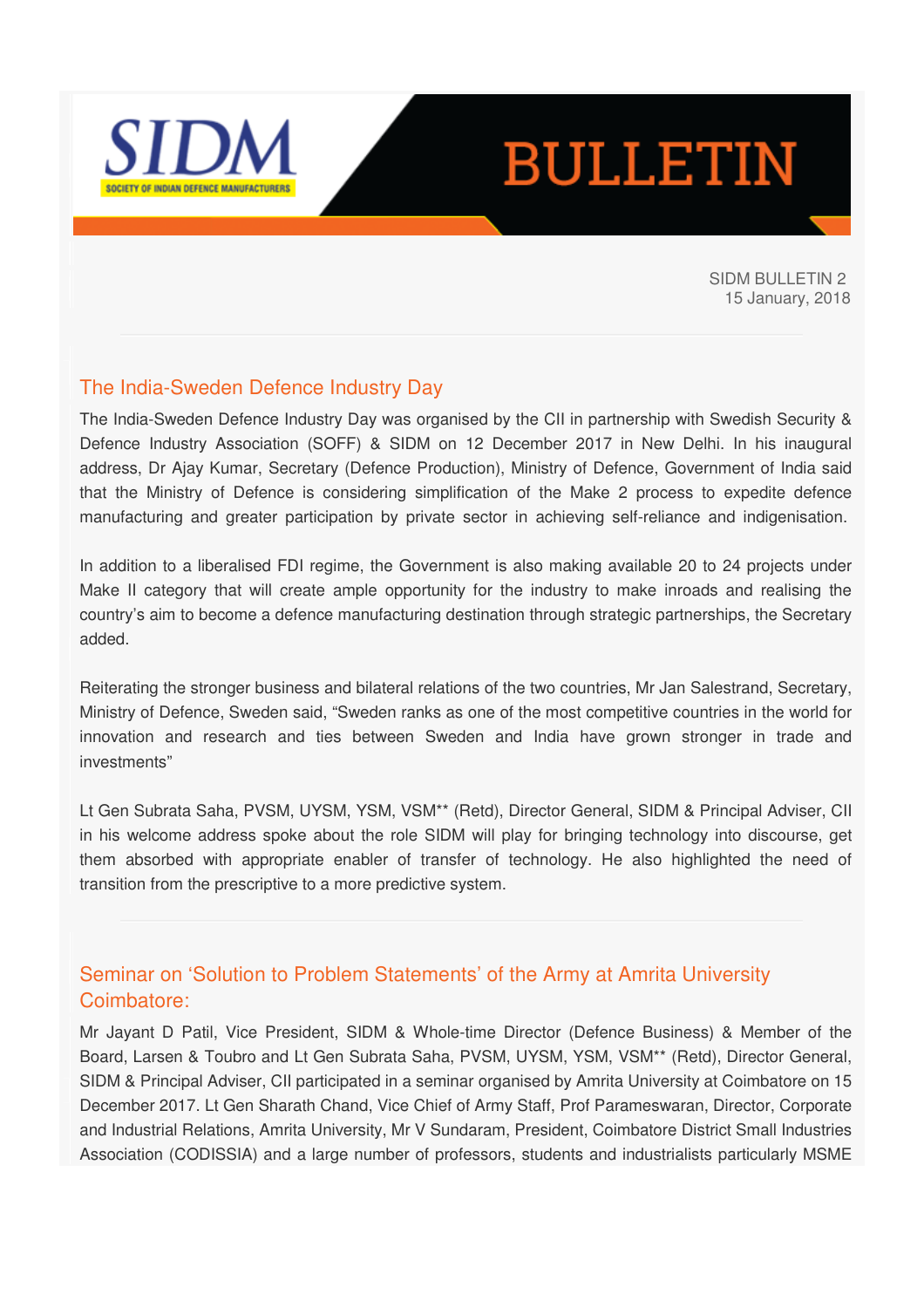attended the event .

Some highly innovative solutions were presented and put on display by industry representatives and research scholars / professors. These solutions will now be examined by the Army and those found suitable will be taken up as Army Technology Board Projects, Technology Development Fund Projects or Make 2 Schemes.

# Raksha Mantri's Meeting on Offset Management

Hon'ble Raksha Mantri, Ms Nirmala Sitharaman chaired a meeting on 18 December 2017 to review the offset management guidelines. Recommendations based on the meeting held at SIDM on 01 Dec 2017, with the Indian Offset Partners and Foreign OEM were submitted by Lt Gen Subrata Saha, PVSM, UYSM, YSM, VSM\*\* (Retd), Director General, SIDM & Principal Adviser, CII to the Minister. Several forwardlooking and implementation-catalysing improvements to the process are under consideration.

Some of the key issues raised by SIDM and discussed during the meeting are:

- **1.** Online Submission of claims supported by end to end electronic system for management of offsets is under consideration.
- **2.** Possibility of outsourcing offset claim verification is under consideration.
- **3.** Time-bound verification of pending offset verification claims.
- **4.** Possibility of offsets discharge against supply of Machine tools will be examined.
- **5.** Review of cap on discharge of offsets through services is under consideration.
- **6.** Setting up trial and testing facilities through offsets was proposed.
- **7.** Possibility of permitting Chairs of Excellence in academic institutions subject to maximum of 5 percent of offset value shall be examined.
- **8.** MOD is in the process of institutionalizing the Defence Offsets Management Wing.

#### Defence Industry Interaction with Secretary Defence Production

Talking to the industry in an interaction facilitated by SIDM on 18 December 2017 at the headquarters of CII, Dr Ajay Kumar, Secretary (Defence Production), Ministry of Defence, Government of India, emphasized on the need to remain ahead of the game, move from a prescriptive phase to being predictive and create Champion Industry in the sector.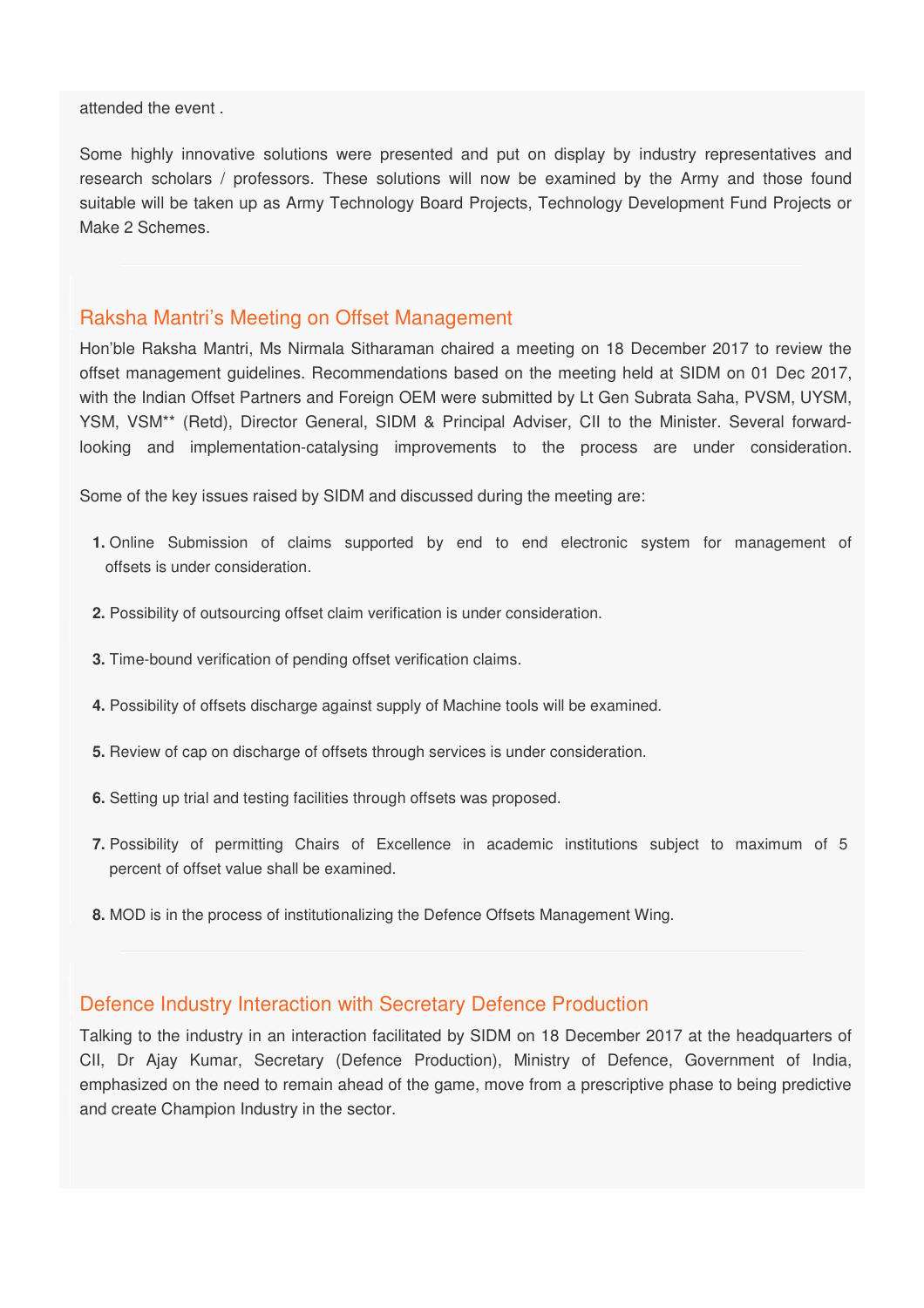The Secretary was interacting with a host of industry representatives including L&T, Ashok Leyland, Bharat Forge, Mahindra Defence Systems, Godrej & Boyce, Tata Motors, Tata Advanced Systems and other leading industrialists, besides several micro, small and medium enterprises (MSMEs).

Emphasizing on certain key areas of concern in the sector, the Secretary acknowledged the industry needs in simplifying the MAKE processes, in enhancing Indian cyber capability as well as defence production capability, promoting exports, facilitating a level playing field, strengthening the certification system and defining the nature of IP needs for protection of IP rights, and also providing performance based incentives for import substitution

Mr Jayant D Patil, Vice President, SIDM & Whole-time Director (Defence Business) & Member of the Board, Larsen & Toubro highlighted various industry needs of giving preference to indigenization, simplifying MAKE processes, addressing issues of customs duty, protection of IP rights and availing hassle-free MOC to encourage defence exports.

Lt Gen Subrata Saha PVSM, UYSM, YSM, VSM\*\* (Retd), Director General, SIDM & Principal Adviser, CII highlighted the key role that SIDM is going to play in facilitating some of the successful collaborations under the rubric of Make in India and bringing strategic directions for the industry to make the desired transition from the prescriptive systems.

# SIDM at MSME Summit in Chennai

The Annual MSME Summit was organised by CII in Chennai on 20 December 2017. A special session was devoted to 'Opportunities in Defence' for the first time at the summit and was chaired by Lt Gen Subrata Saha PVSM, UYSM, YSM, VSM\*\* (Retd), Director General, SIDM & Principal Adviser, CII. Another first at the summit was the presence of representatives from Army, Navy, Airforce, Ordinance factories, DPSU with comprehensive presentations on their specific requirements of modernisation and indigenisation.

DG SIDM covered at length the criticality of self-reliance in defence, crucial role of MSME in defence the world over, reserved provisions for MSMEs in Make 1 & 2, opportunity for R & D through Technology Development Fund, enhanced performance parameters, the exercise being undertaken by SIDM to compile data on research projects in academic institutions that have potential for commercialisation for submission to the Raksha Mantri. The participants were briefed on opportunities in the defence sector either directly in MOD procurement or through supply chain of the OF and DPSU.

Representatives from Army, Navy and Airforce covered their Make projects and indigenisation plans. Representatives from HAL and HVF Avadi covered opportunity offered for indigenisation, assistance for trial and testing facilities and procedure for registration of vendors.

The response from the participants and the plethora of Q & A clearly highlighted that the Seminar was very well received and there was demand for more such presentations on opportunities and exposition of equipment for indigenisation and import substitution.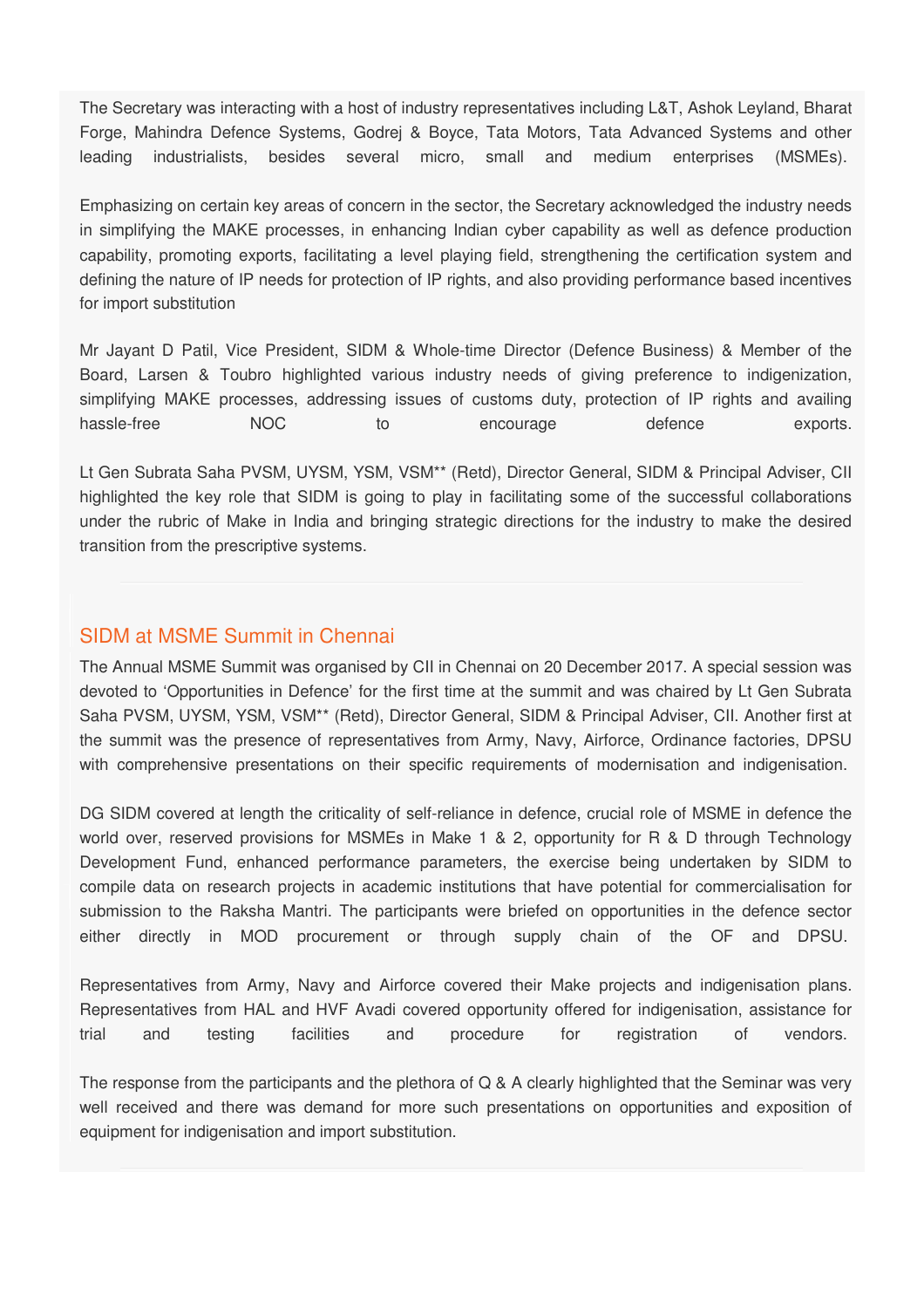# Army Technology Seminar, New Delhi

The Army Design Bureau (ADB) in association with the SIDM and CII organised the 2nd edition of the Army Technology Seminar – ARTECH 2018 on 08 January 2018 at Manekshaw Centre, New Delhi with the theme of "Technology as a Key Enabler to Overcome Challenges of Military Operation in High Altitude", at Manekshaw Centre, New Delhi. The seminar was attended by serving officers of the Indian Army, DRDO Scientists, representatives of Industry and Academia.

The seminar and the exhibition was inaugurated by General Bipin Rawat, UYSM, AVSM, YSM, SM, VSM, ADC, Chief of the Army Staff and Dr S Christopher, Chairman, Defence Research Development Organization and Secretary, Department of Defence, R&D. During the inaugural session, General Rawat released a Compendium on Problem Definition Statements – Volume III (2018).

During his inaugural address, General Rawat congratulated CII for taking the lead to create SIDM, since it has the potential to become the single voice of the Indian Defence Manufacturers. Chief of the Army Staff said that the army will walk the extra mile to handhold the industry and also, absorb the technologies developed by the industry since their endeavour will be to fight Indian wars with Indian solutions.

Mr Jayant D Patil, Vice President, SIDM and Whole-time Director (Defence Business) & Member of the Board, Larsen & Toubro, gave the industry perspective and suggested that long term plan of the army must be projected so that technological solutions could be created.

Lt Gen Subrata Saha, PVSM, UYSM, YSM, VSM\*\* (Retd), Director General, SIDM and Principal Adviser, CII introduced the SIDM which aims to become to single voice for the Indian Defence manufactures. General Saha said SIDM has been pushing for simplification of MAKE II, especially since is industry funded, and the MoD has agreed to the same. SIDM will also initiate monthly interaction between DG (Acquisition) and the industry. General Saha said SIDM in working towards promoting defence regional industrial clusters.

#### Meeting on Online System for Offset Management

As a follow-up of meeting chaired by Raksha Mantri on Offset Management on 18 December 2017, SIDM facilitated interactions between Defence Offset Management Wing (DOMW), Indian Offset Partners (IOP), Foreign OEMs and National Informatics Centre (NIC) on 12 January 2017 to discuss the process of digitizing data generated in the offset process and provide inputs to NIC for developing online system for offset management.

In an earlier meeting convened by SIDM on 30 November, both IOP's and FOEM's had been unanimous in suggesting the development of an online system to help reduce unnecessary delays, streamline the feedback mechanism, being about increased transparency and enable aggregation it offset data.

Mr Rajib Kumar Sen, Joint Secretary & Economic Adviser, Department of Defence Production, Ministry of Defence, Government of India led the interaction between DOMW, IOPs & NIC. Mr Ashok Kanodia, CMD,